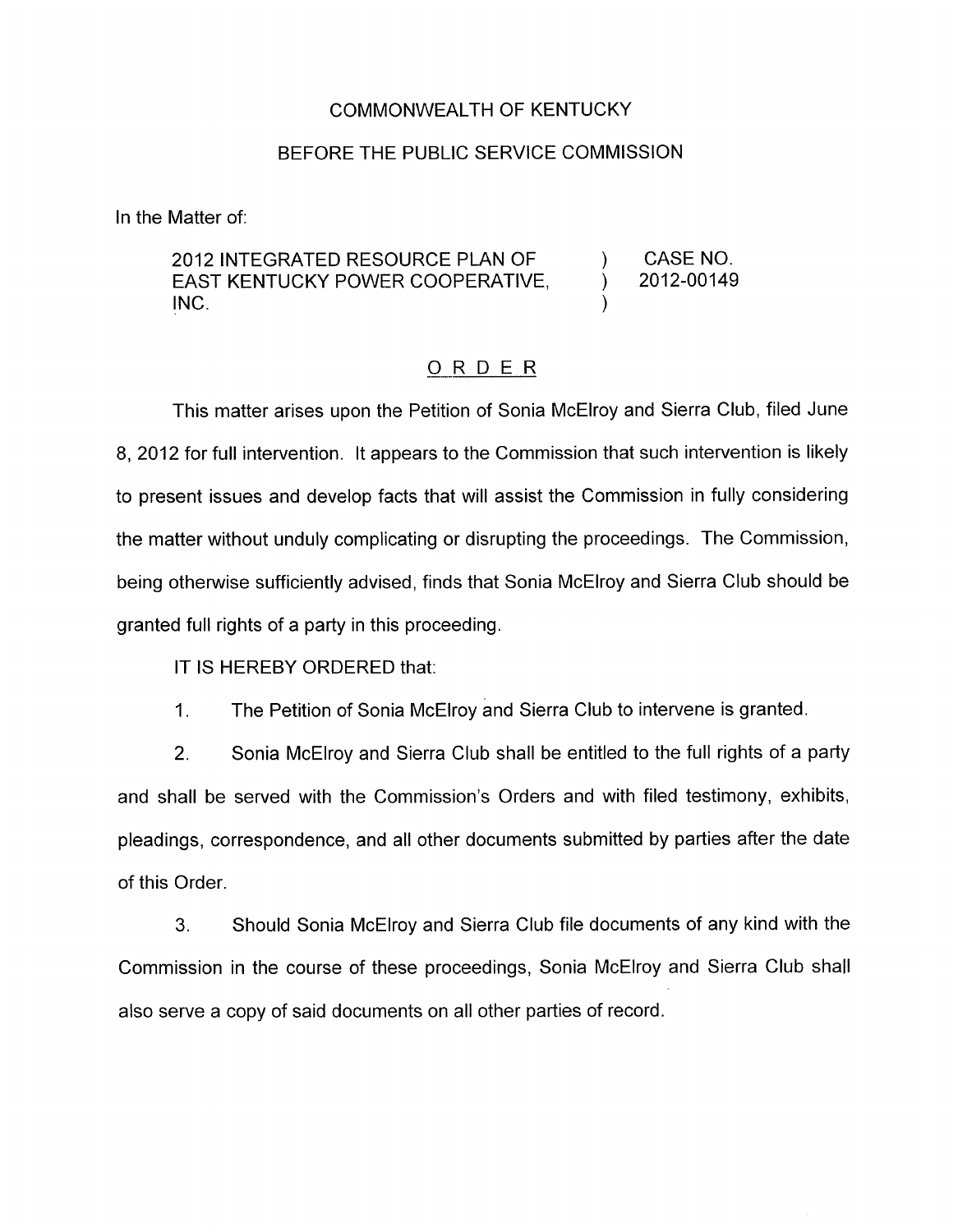By the Commission



 $\sqrt{2}$ **ATTES**  $Exef$ t∣ve}Director

Case No. 2012-00149